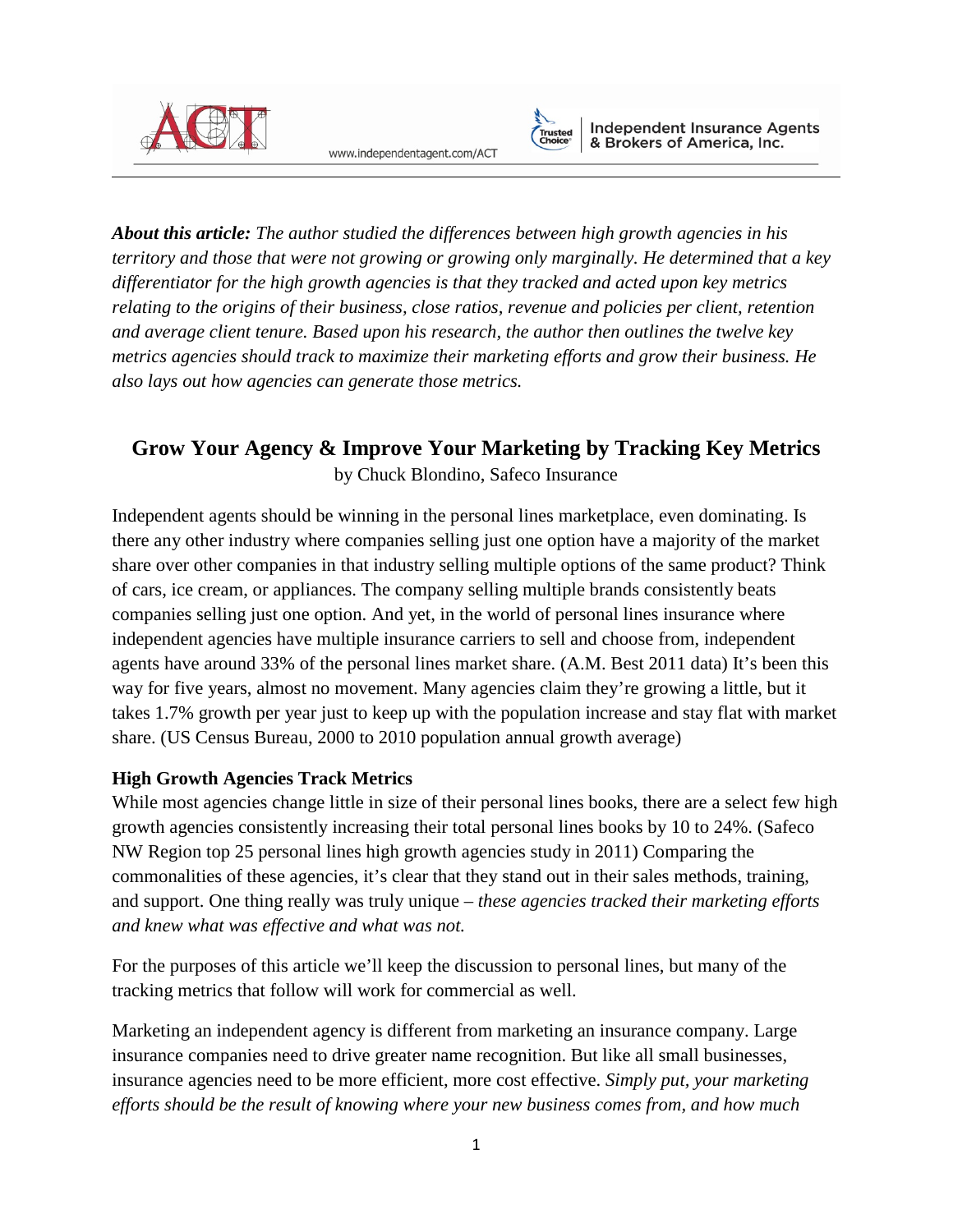*revenue you make from the new business, so you can focus on how to drive in more and keep more.*

## **Key Metrics for Growth**

To gain back some of that market share, independent agents will need to get more effective with their marketing. Let's take a look at what the high growth agencies specifically track to help achieve their high growth numbers. These tracking methods can help you grow too.

These 25 growth agencies tracked 12 common items. They fall into three categories: new business, average revenue per client, and retention. Here's a look into each of the 12, along with a few key target examples so you can see how you compare. As you read through this, put a mental check mark by all that you're currently tracking in your agency.

## **New Business**

## **Item 1: Total new business items**

This is fairly easily tracked through agency management systems. Most can say how many new policies were written. But it gets tougher from here.

## **Item 2: Where each new policy comes from**

Here's the big one. The most important question each person must ask on every call is, "How did you hear about us?" Everyone knows it. Without this, everything else falls apart. You can tell where the business comes from, which advertising dollars are most effective, where to focus your efforts and more, just from this question. Once asked, then the tracking begins. The more detailed you get, the more you'll learn. Here are 10 basic tracking categories:

Total new business items –

- 1. # from cross sell efforts
- 2. # from client referrals
- 3. # from mortgage referrals
- 4. # from real estate referrals
- 5. # from walk ins
- 6. # from phone books
- 7. # from print ads
- 8. # from website
- 9. # from Facebook
- 10. # from other

You can also track on a much deeper level. You can break out referral leads by each producer's clients. You can track referrals by individual mortgage companies, real estate agencies, title companies and credit unions. This helps you understand which centers of influence are high quantity referral sources and thus where to spend time enhancing relationships. Or you can view the low production sources, so you can either change focus or drop the lead source completely.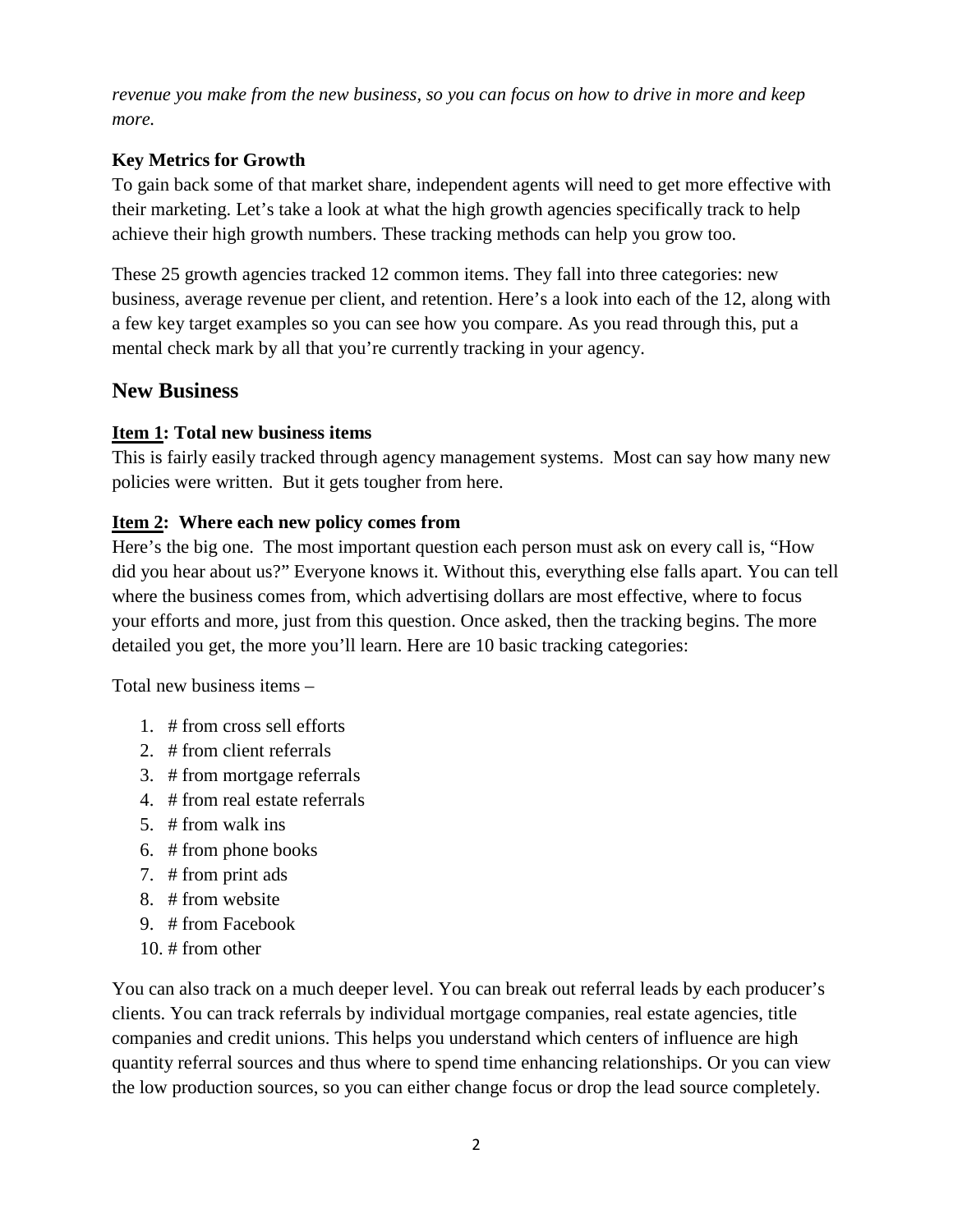## **Item 3: Close ratio by category**

Learning your close ratio by category can also be a big boost. It's clear where you should spend your time if you know, for example, that your close ratios for mortgage companies and certain captive agent referrals are near 80% and other methods are at 25%,

Some of these agents who track close ratios know that their client referrals are closing around 70%, while other agencies know they close client referrals at 35%. Digging further, those with the higher close ratios are only considering true client referrals to be those where the person referred is calling for a quote. Agencies with the lower close ratio are accepting any name and phone number given by a client as a referral, but this means that the prospect may or may not be ready to look into insurance at the time you call, and the agency is spending resources to continue to call and follow up on each lead. Both methods can work, and several agents say that they want to encourage the behavior of giving any referral. But if you are tracking everything, at least you'll know which ones are most effective.

## **Item 4: Monthly close ratio by producer**

This is an excellent training tool. If you know your agency closes referrals at 55%, but that your three producers are closing referrals at close ratios of 70%, 50% and 35%, then you'll know where you should focus your sales training internally. Sounds easy, but you can't do this if you don't track close ratios!

# **Average Revenue per Client**

#### **Item 5: Total premium**

Another easy one to track. This needs to be done for all personal lines in the agency, not just by carrier, so compile the totals and read on.

## **Item 6: Total policies**

Also easy to track by totaling all of your policies by carrier into one agency number.

#### **Item 7: Total number of clients**

This equates to total households. Pull the total number of addresses from your agency management system to get this tally.

#### **Item 8: Average number of policies per client**

Divide total policies into the total number of clients to get this number. *This is one of the most helpful statistics you have to tell you how your team is cross selling your book*. A rough average of number of policies per client to use is 1.6. If you're averaging 1.4, you know that one of the first things you should do is a big cross sell effort throughout your book. Cross selling boosts both new business and retention, so if your average policies per client are 1.6 or less, you should focus your marketing efforts here first.

What is the high end ceiling for average policies per client? Very few agencies average 3 or more policies per personal lines client. It's challenging to move your book one tenth of a point in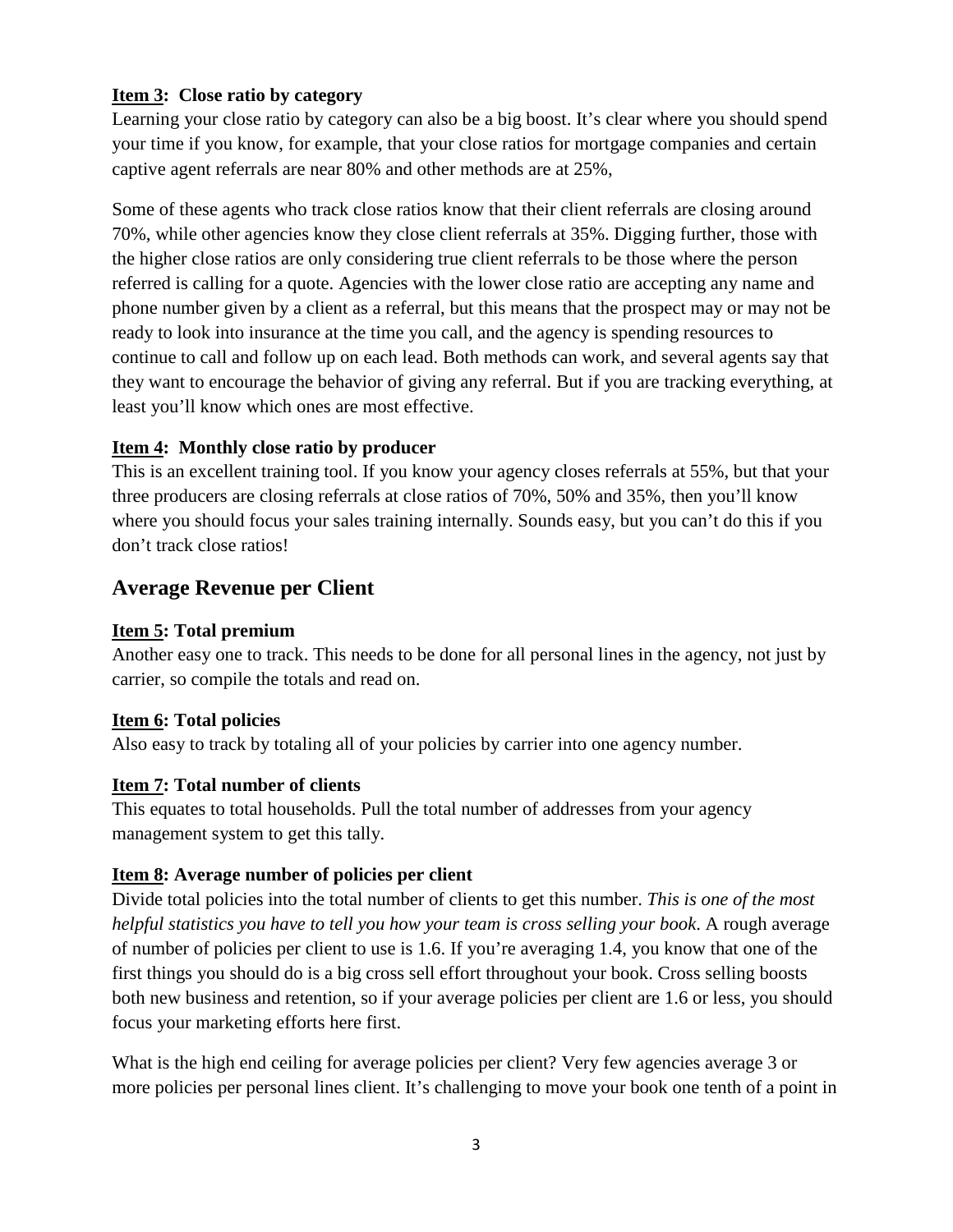this category. But if you track it monthly and can see growth over 3 months of 1.72, 1.73, 1.74, you know you're making solid progress on cross selling. If not, you may want to do some cross selling mailings with phone call follow ups. Or it may show a need for you to do more internal sales training on cross selling to protect your clients properly.

#### **Item 9: Average premium per policy**

To find this amount, divide total premium by total number of policies.

## **Item 10: Average revenue per client**

*This is more challenging, but it's the jewel of tracking numbers for every agency*. To determine the average revenue per client, multiply the average premium per policy by average policies per client. For example, if your average premium per policy is \$1000, and your average policies per client is 1.6, then your average premium per client is \$1600.

Now multiply your average premium per client by your average commission. For example, \$1600 average premium per client times your average commission of 13% would equate to average revenue per client like this: \$1600 x .13 = \$208 average agency revenue per client.

What is a good target range for average revenue per client in personal lines? Heavy non-standard agencies selling mostly monoline auto will be in the \$140 to \$180 range. In low catastrophe areas, average preferred agencies will see \$190 to \$240. In more affluent areas or places with increased catastrophe exposure, the average revenue per client is higher, averaging \$280 to \$325 per client.

Once you know this number, and you know where your business comes from, you can easily track your return on your investment. Agents who know these numbers are shooting for a 1 to 1 first year return on all of their marketing. For example, if you're spending \$1000 per month on phone book ads, and your average revenue per client is \$200, then you know you need to write 5 new clients each month to get a 1 to 1 return. If you're not, then you may want to consider shrinking your marketing in that area. If your newsletters are driving a 1 to 1 first year return or better based on the increased referral traffic, then you know your marketing there is paying off.

# **Retention**

#### **Item 11: Retention for your entire book each month**

To determine your monthly average retention, you'll need to know:

- -- Total policies from 12 months ago
- -- Total policies as of the last month end
- -- New business total policies written over the past 12 months

For example, let's say 12 months ago you had 1000 policies. At the end of the 12 months ending last month, you had 1150 policies. Subtract the 250 policies you wrote new over the 12 months from the ending total of 1150, and you kept 900 or 90% of the original 1000. (Be sure you're not counting rewrites as new!)